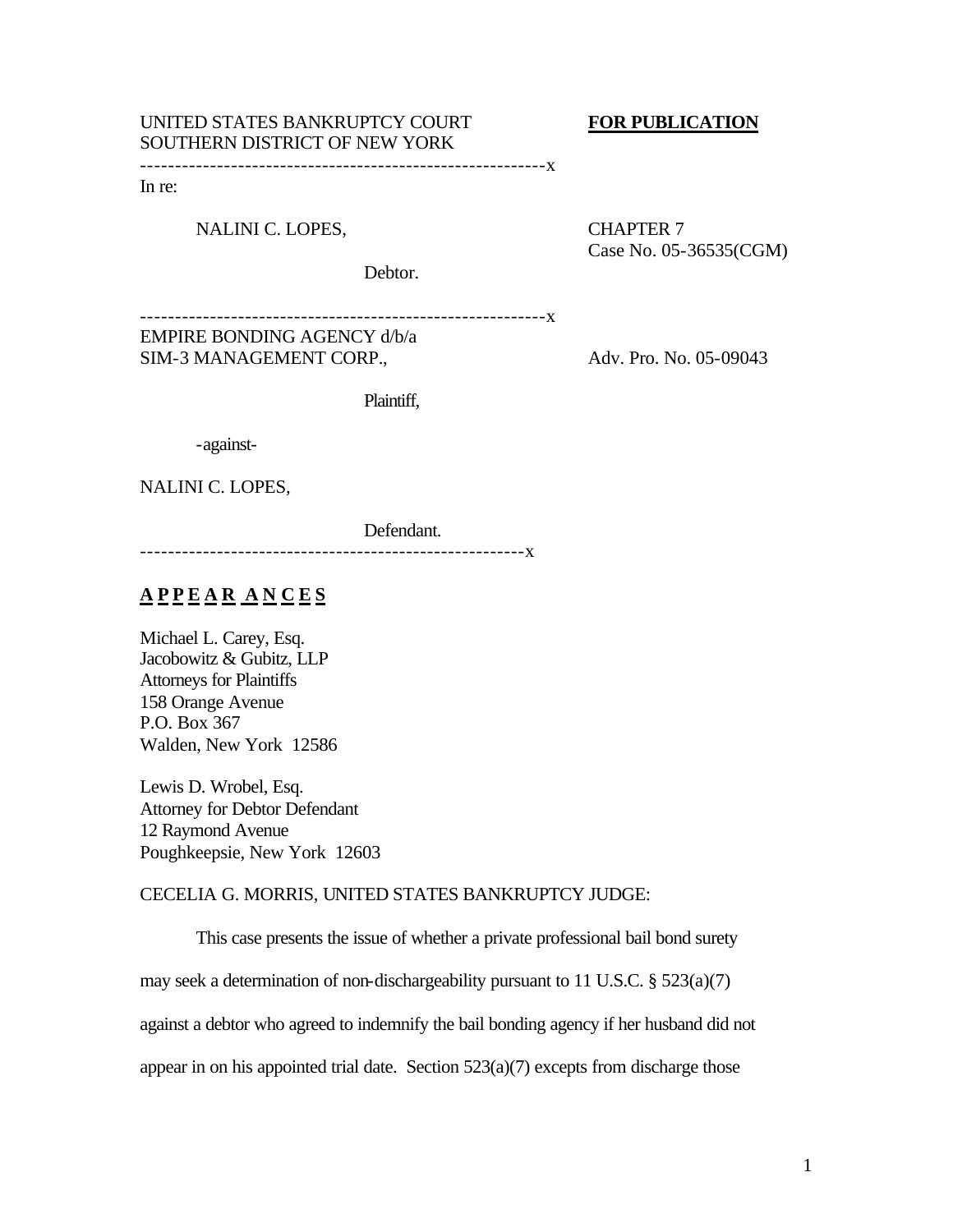debts that are "..a fine, penalty, or forfeiture payable to and for the benefit of a governmental unit, and is not compensation for actual pecuniary loss…" The Court finds that Plaintiff is not a governmental unit, and that the debt Plaintiff asks the Court to determine as non-dischargeable is compensation for pecuniary loss, and therefore dismisses Plaintiff's cause of action pursuant to 11 U.S.C. § 523(a)(7).

# **JURISDICTION**

This Court has subject matter jurisdiction pursuant to 28 U.S.C. § 1334(a), 28 U.S.C. § 157(a) and the Standing Order of Reference signed by Acting Chief Judge Robert J. Ward dated July 10, 1984. Determinations as to the dischargeability of particular debts are "core proceedings" under 28 U.S.C. § 157(c)(2)(I).

# **BACKGROUND FACTS**

Debtor filed the instant Chapter 7 case on May 17, 2005. At the time of the bankruptcy filing, Debtor owned real property located at 10 Broadview Lane, Red Hook New York, where she resided. The Court lifted the stay to allow Wells Fargo to continue its foreclosure action with regard to the real property on August 16, 2005.

Debtor's schedules listed a debt owed to Empire Bonding in the amount of \$275,000. Empire Bonding is a New York business corporation with a principal place of business at 62 Nichols Court, Hempstead, New York. The circumstances of Debtor's incurrence of this debt are significant to this proceeding - Debtor executed an indemnity agreement in July, 2005, which provided that defendant Sean Lopes, Debtor's husband, would appear in the Court on a scheduled trial date. Mr. Lopes apparently absconded, did not appear for trial, and the bail bond was forfeited to the New York County District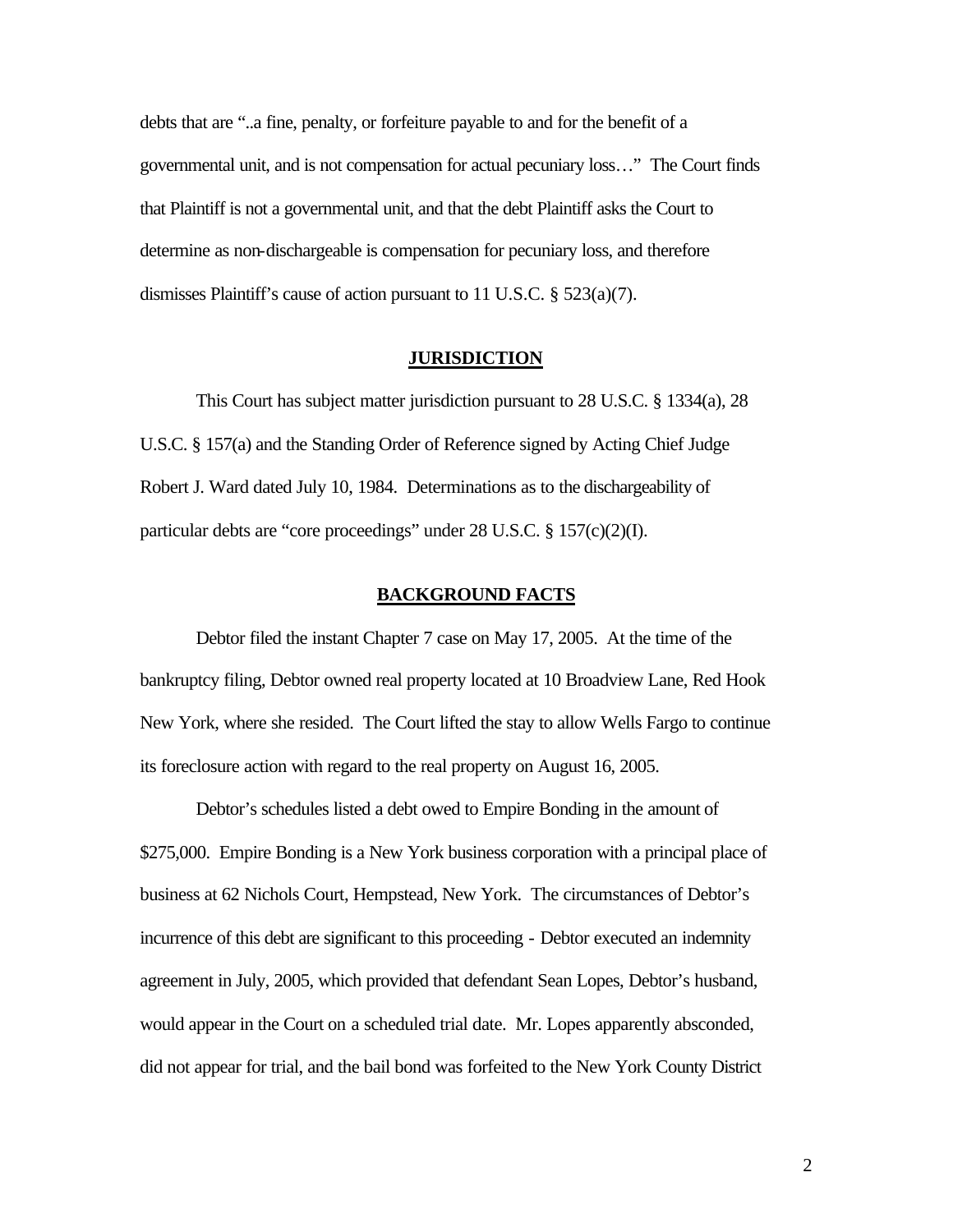Attorney's Office. Debtor became liable pursuant to the indemnity agreement for the full amount of the bond when Empire paid the New York County District Attorney's Office Mr. Lopes' forfeited bail. Plaintiff subsequently obtained a judgment by confession from Debtor on November 22, 2004 in the amount of \$250,225.00. The Affidavit of Confession of Judgment (the "Confession Affidavit"), attached as Exhibit "A" to Plaintiff's Complaint Objecting to Dischargeability, states that: "[t]he defendant [debtor] has executed an indemnity agreement with the plaintiff [Empire] in return for *the plaintiff*  posting a bail bond in the Supreme Court, New York County, in the case of the People of the State of New York vs. Sean Lopes, Indictment # 3582/2004. In the event of a Bail [sic] forfeiture the defendant is obligated to the plaintiff for the sum of \$250,000 dollars plus interest at 9% per annum, legal fees and filing fees." (Emphasis supplied).

Plaintiff has filed two separate adversary proceedings naming Debtor as a defendant. The instant case, case number 05-9043, contains causes of action pursuant to various sections of 11 U.S.C.  $\S$  523 (the "dischargeability complaint").<sup>1</sup> The second case, case number 05-9044, contained causes of action sounding in 11 U.S.C. § 727 (the "objection to discharge"). $^2$  Issue was joined when Debtor filed answers in both cases on

 $\overline{a}$ 

<sup>&</sup>lt;sup>1</sup> The complaint contained two other causes of action beside that discussed herein: Count II – 11 U.S.C. §  $523(a)(2)$  provides that a debt is nondischargeable to the extent it is for money property etc obtained by false pretenses, representation or actual fraud respecting the debtor's or an insider's financial condition. Empire maintains this is such a debt, as Debtor and her husband never intended to have him appear on the court date, and Debtor allegedly aided and abetted her husband in leaving the country, and Count III, alleging that 11 U.S.C. § 523(a)(6) applied to this debt. Section 523(a)(6) excepts from discharge any debt arising from the willful and malicious injury by the debtor to another entity or to the property of another entity. Plaintiff submits that the failure of the Debtor to produce her husband and disclose his intent to flight constitutes willful and malicious injury to the Plaintiff, and the Debtor's failure to maintain her current mortgage payments to Wells Fargo constituted willful and malicious injury to Plaintiff's interest in the real property.

<sup>&</sup>lt;sup>2</sup> The complaint objecting to Debtor's discharge contained only one Count - Count I – 11 U.S.C. § 727, citing to subsections 2, 3, 4, 5 and 6 of § 727, but failing to specify exactly which subsection specifically applied to Debtor's actions. Instead, the Complaint merely states "upon information and belief, the Debtor violated the foregoing provisions of…§ 727 when the Debtor assisted her husband in leaving the country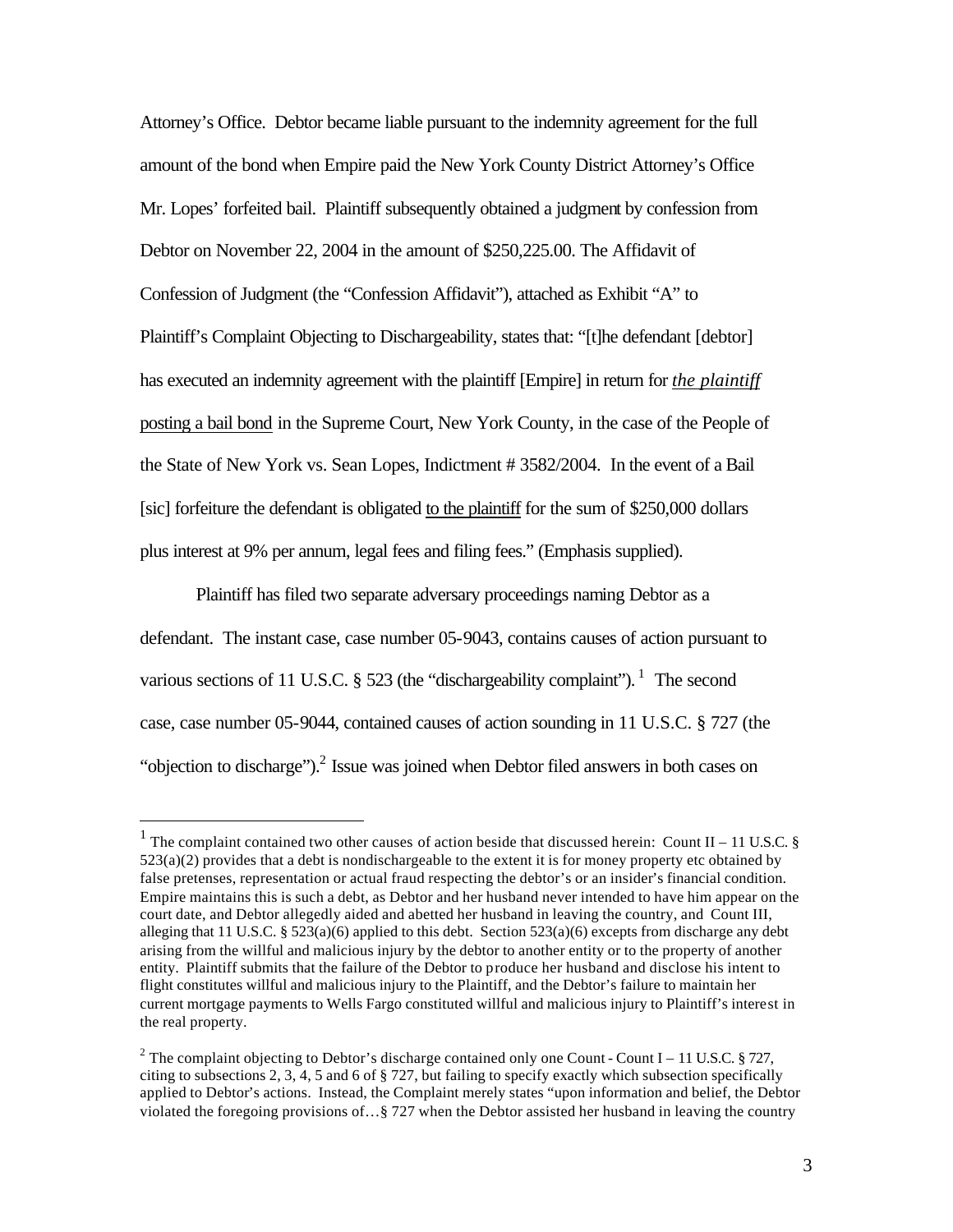September 26, 2005. Debtor subsequently filed Motions to Dismiss the two filed adversary proceedings. During a hearing conducted on December 20, 2005, this Court partially granted Debtor Defendant's Motion to Dismiss Adversary Proceeding, *see* ECF Docket No. 6, case no. 05-9043, and granted Debtor Defendant's Motion to Dismiss adversary proceeding number 05-9044 in its entirety, *see* ECF Docket No. 12. Familiarity with this Court's oral ruling rendered on December 20, 2005 is presumed. The Court specifically permitted Plaintiff leave to replead the dismissed causes of action in both adversary proceedings in the December 20, 2005 oral ruling; however, Plaintiff has not replead any of the dismissed causes of action.

 The only cause of action remaining at issue in this memorandum decision is Count I of the dischargeability complaint, which is brought pursuant to 11 U.S.C. §  $523(a)(7)$ . Section  $523(a)(7)$  provides that a discharge under 727 of this title does not discharge an individual debtor from a debt to the extent that such debt is for a forfeiture payable to or for the benefit of a government unit. Empire Bonding maintains this debt constitutes such a forfeiture. $3$  Debtor responds that Plaintiff is not a governmental agency within the meaning of  $\S$  523(a)(7), and thus does not have standing to assert this cause of

 $3$  Count I of the complaint in this adversary proceeding is set forth below, in its entirety:

 $\overline{a}$ 

- 20. The plaintiff repeats and realleges each and every allegation set forth in paragraphs 1 through 18 as if set forth herein at length.
- 21. 11 U.S.C. § 523(a)(7) provides that a discharge under 727 of this title does not discharge an individual debtor from any debt – to the extent such debt is for a…forfeiture payable to or for the benefit of a governmental unit.
- 22. Empire maintains that the debt owed by the Debtor constitutes a debt from a forfeiture payable to a governmental unit and is an exception to discharge pursuant to 11 U.S.C. §523(a)(7).

WHEREFORE, Empire requests entry of a judgment declaring the debt owed to Empire excepted from discharge pursuant to 11 U.S.C. § 523(a)(7) and for such other relief as granted by the Court.

with property belonging to the Debtor and the estate." *See* ECF Docket No. 1, *If* The Count goes onto allege the Debtor may have been in contact with her husband, yet falsely denies she has been in contact with him or knows where he is. The complaint also contained the conclusory allegation that Debtor has not explained the loss of assets or deficiency of assets to meet Debtor's liabilities. The Court's dismissal of this adversary proceeding has not been appealed.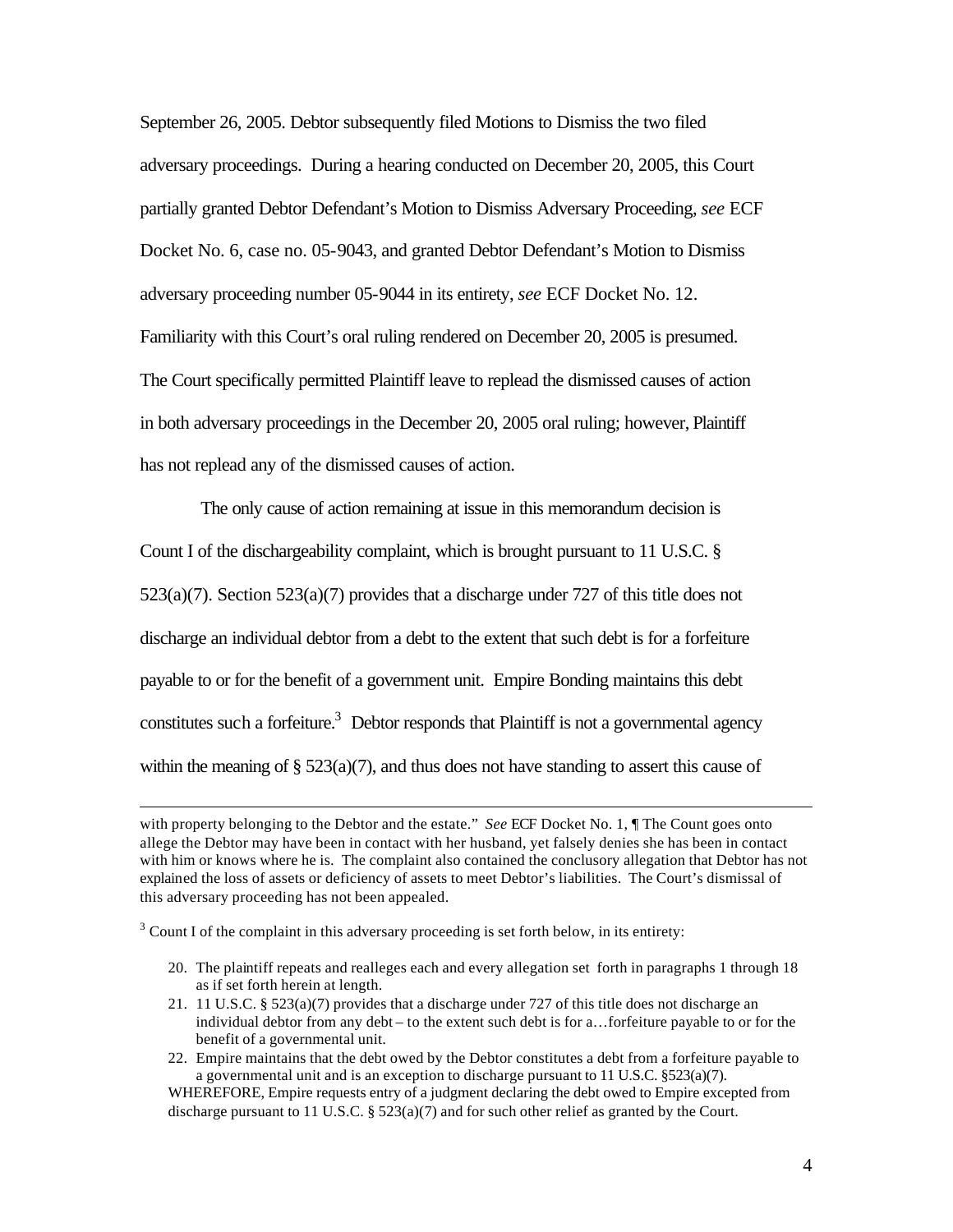action. Debtor also argues that a debt arising from a bail bond forfeiture does not fall within the purview of  $\S 523(a)(7)$ . Plaintiff counters that because the payment was ultimately made on the forfeited bond to a governmental unit when Mr. Lopes failed to appear in Court, the debt at issue is governed by  $\S$  523(a)(7).

As the parties' briefing on the issue of the dischargeability of the bail bond was sparse, the Court directed the parties to submit supplemental briefs on this issue alone. Upon the submission of the supplemental briefs, the Court rendered a partial oral ruling on January 31, 2006, indicating that this memorandum decision would be forthcoming.

#### **DISCUSSION**

# **Standard on a Motion to Dismiss Pursuant to Fed. R. Bankr. P. 7012(b)(6)**

The Debtor has moved pursuant to Federal Rule of Civil Procedure 12(b)(6), made applicable to adversary proceeding by Federal Rule of Bankruptcy Procedure  $7012<sup>4</sup>$  to dismiss the complaints in two adversary proceedings on the grounds that each fails to state claims upon which relief can be granted. In determining whether to grant a motion under Rule 12(b)(6), the court may not consider any material other than the pleadings. A motion under Rule 12(b)(6) is directed solely at the complaint. The court must presume that all factual allegations of the complaint are true and make reasonable inferences in favor of the non-moving party. *E.E.O.C. v. Staten Island Sav. Bank*, 207 F.3d 144, 148 (2d Cir. 2000). "However, conclusory allegations or legal conclusions masquerading as factual conclusions will not suffice to prevent a motion to dismiss."

 $\overline{a}$ 

<sup>&</sup>lt;sup>4</sup> The Motions to Dismiss were treated as motions for judgment on the pleadings made pursuant to Fed. R. Bankr. P. 7012(h)(2), which states in pertinent part:

<sup>&</sup>quot;(2) A defense of failure to state a claim upon which relief can be granted, a defense of failure to join a party indispensable under Rule 19, and an objection of failure to state a legal defense to a claim may be made in any pleading permitted or ordered under Rule 7(a), or by motion for judgment on the pleadings, or at the trial on the merits.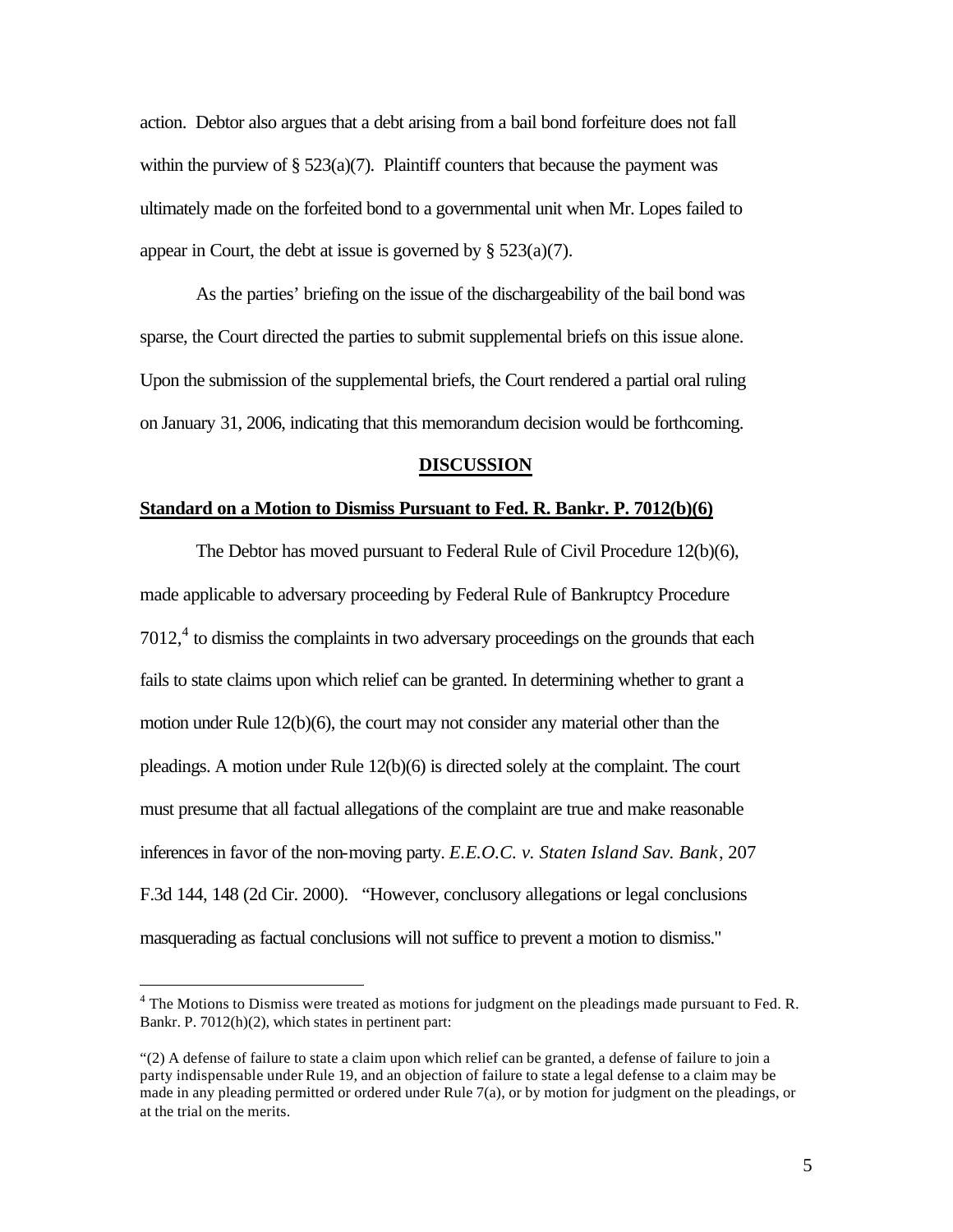*Smith v. Local 819 I.B.T. Pension Plan*, 291 F.3d 236, 240 (2d Cir. 2002). The burden of proving that no claim has been stated is on the moving party. *Rimbau v. Colodner (In re Colodner)*, 147 B.R. 90, 92 (Bankr. S.D.N.Y. 1992) (Schwartzberg, J.). Dismissal is warranted only if it plainly appears that the non-movant "can prove no set of facts in support of his claim which would entitle him to relief." *Conley v. Gibson*, 355 U.S. 41, 45-46 (1957). Exceptions to discharge are to be narrowly construed in favor of a debtor, *see In re Renshaw*, 222 F.3d 82 (2d Cir. 2000), to effectuate the fresh start purposes of the bankruptcy laws, because "[p]ublic policy favors the discharge of the honest debtor…"*Migoscha v Meffert (In re Meffert)*, 232 B.R. 71, 73 (Bankr. S.D.N.Y. 1998). Does 11 U.S.C. § 523(a)(7) Render Debtor's Obligation to Plaintiff Non-dischargeable?

This case presents an interesting question that does not appear to have been addressed by any published decision that this Court was directed to or could find through its own independent research. The Debtor herein is not the criminal defendant who absconded, and Plaintiff is not the state agency to whom a forfeiture is owed. In fact, New York County was paid in full on the forfeited bail bond, *see* Exhibit "C" to the Complaint. The issue presented appears to be whether a debtor, who agreed to indemnify a private bail bondsperson if her accused husband did not appear for trial, may discharge the debt owed to the private bail-bonding agency upon her husband's absconding from the jurisdiction? There is no dispute that Plaintiff paid New York County on the forfeited bail bond, or that Defendant Debtor agreed to indemnify Plaintiff under these circumstances.

11 U.S.C. § 523(a)(7) states that "[a] discharge under section 727, 1141, 1228(a), 1228(b), or 1328(b) of this title does not discharge an individual debtor from any debt--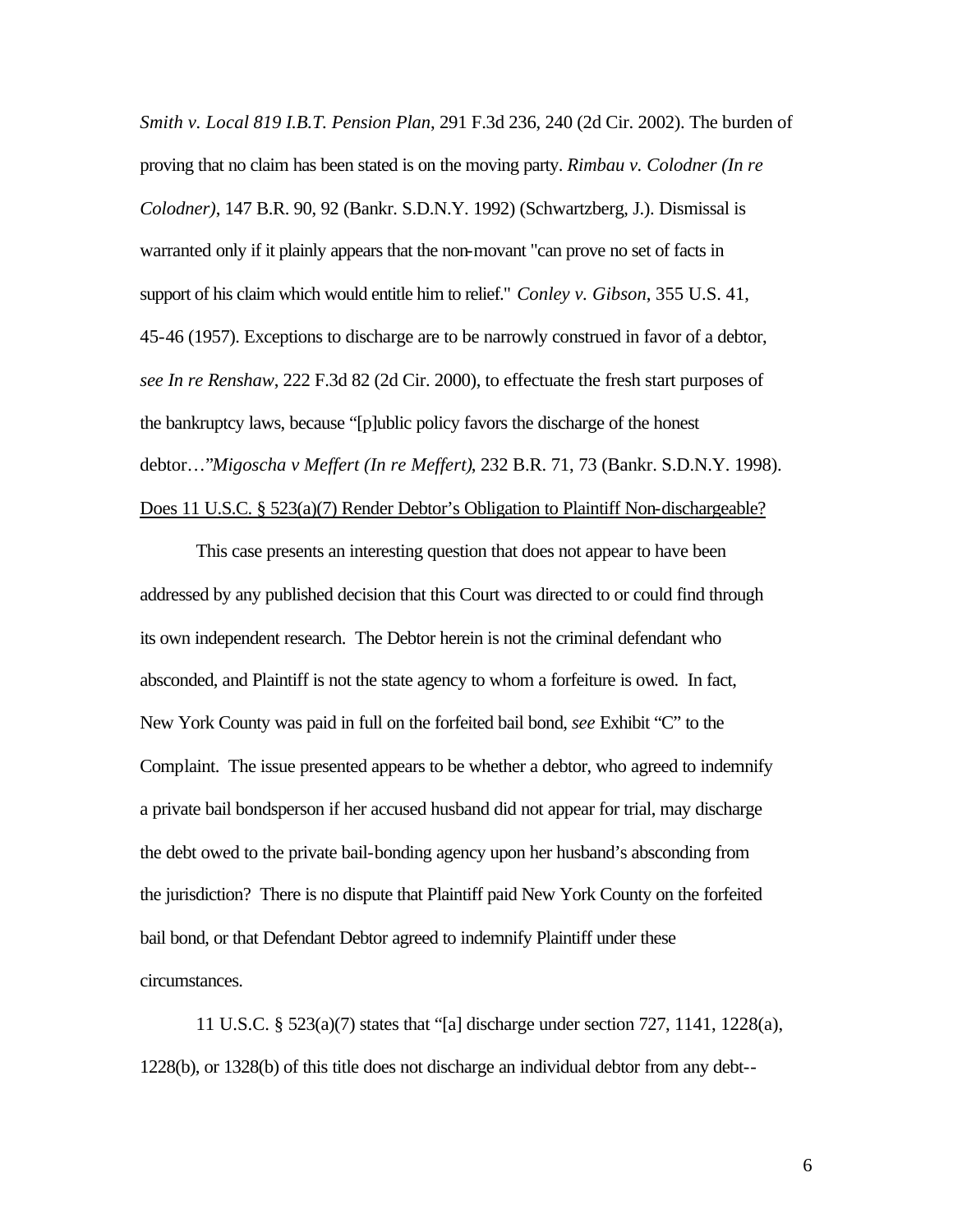to the extent such debt is for a fine, penalty, or forfeiture payable to and for the benefit of a governmental unit, and is not compensation for actual pecuniary loss…" For a debt to be non-dischargeable pursuant to  $\S$  523(a)(7), three requirements must be satisfied: the debt must be (1) for a fine, penalty or forfeiture, and it must also be (2) payable **to and for** the benefit of a governmental unit, but (3) may not be compensation for actual pecuniary loss.

## Is Debtor's obligation a "forfeiture" within the meaning of  $\S 523(a)(7)$ ?

The majority of the cases dealing with the issue of whether forfeiture of bail bonds were non-dischargeable deal with circumstances in which professional bail bondspersons have themselves filed bankruptcy, and been unable to meet their surety obligations to governmental agencies. Plaintiffs in those actions were the state agencies to whom forfeiture was owed. Until recently, the overwhelming majority of bankruptcy courts dealing with this issue held that the debt owed to the governmental unit by the professional bail bond agency was contractual in nature, and did not meet the requirement of the first prong of  $\S$  523(a)(7) that the debt be for a fine, penalty or forfeiture. In making the determination that these contractual obligations were not "forfeitures" within the meaning of § 523(a)(7), the bankruptcy courts relied upon *Kelly v. Robinson*, 479 U.S. 36 (1986), in which the Supreme Court provided bankruptcy courts with guidance as to the manner of debt that  $\S 523(a)(7)$  was intended to protect from dischargeability.

"…[W]e hold that § 523(a)(7) preserves from discharge any condition a state criminal court imposes as part of a criminal sentence…[§523(a)(7)] creates a broad exception for all *penal sanctions*, whether they be denominated fines, penalties, or forfeitures. Congress included two qualifying phrases; the finds must be both to and for the benefit of a governmental unit and not compensation for pecuniary loss."

*Id.* at 50, 51.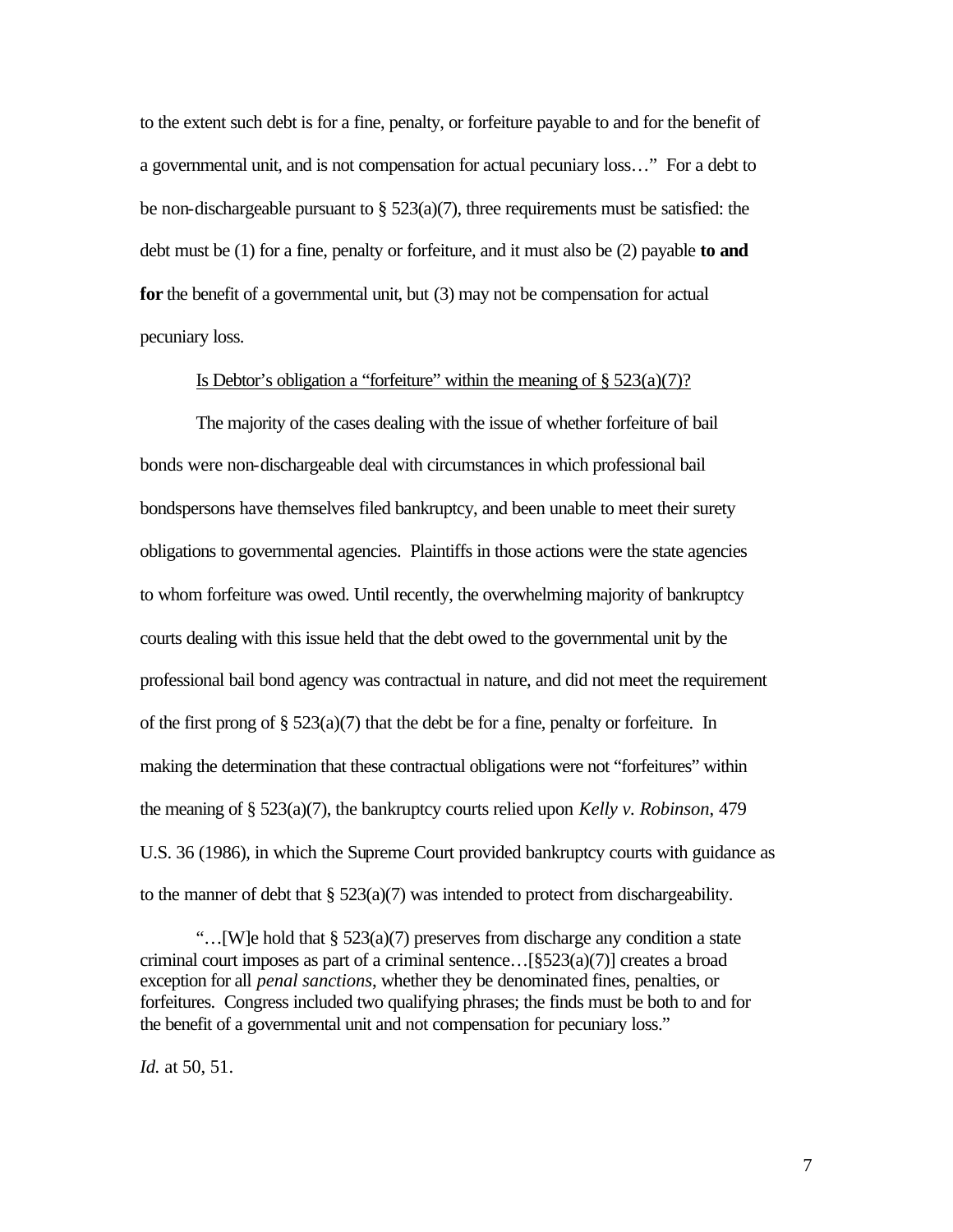Penal sanctions, therefore, are sanctions imposed by a state criminal court as a part of a criminal sentence, and it is this type of debt that the Supreme Court has determined to be non-dischargeable in bankruptcy. As stated, a majority of bankruptcy courts have interpreted the *Kelly* decision to exclude non-penal forfeitures from the purview of § 523(a)(7). *See generally Pioneer General Insurance Co. v. Paige (In re Paige)*, 1988 WL 62500 (Bankr. D. Colo. 1988) (Debtor incurred debt as a result of voluntarily assuming the role of a surety or guarantor, arising from purely financial and contractual arrangements, and thus, debt was dischargeable); s*ee also In re Collins,* 173 F.3d 924 (4<sup>th</sup> Cir. 1999) (surety bonds posted by professional sureties are contractual obligations, subject to general rules of contract law); *In re Hickman*, 260 F.3d. 400 (5<sup>th</sup>) Cir. 2001).

The Third Circuit in *In re Nam,* 273 F.3d 281 (3rd Cir. 2001) has departed from this established authority as regards the nature of forfeitures, holding that a third-party surety obligation on a bail bond is non-dischargeable pursuant to  $\S$  523(a)(7). The Third Circuit determined that the forfeiture of the bail bond, although not a "penal sanction," nevertheless fell within the purview of  $\S$  523(a)(7) as a forfeiture payable to a governmental agency, distinguishing *Kelly* as primarily addressing restitution obligations. *See id.* at 287. The *Nam* court reasoned that although *Kelly* stands for the proposition that some penal obligations may not be discharged, it does not necessarily follow that *only*  penal obligations are excepted by § 523(a)(7). *Id.* at 287. Additionally, the *Nam* court relied on the plain meaning of the word "forfeiture," as well as Pennsylvania state law, in holding that the third party surety (the criminal defendant's father) could not discharge the forfeited bail bond, which he owed directly to the Commonwealth of Pennsylvania.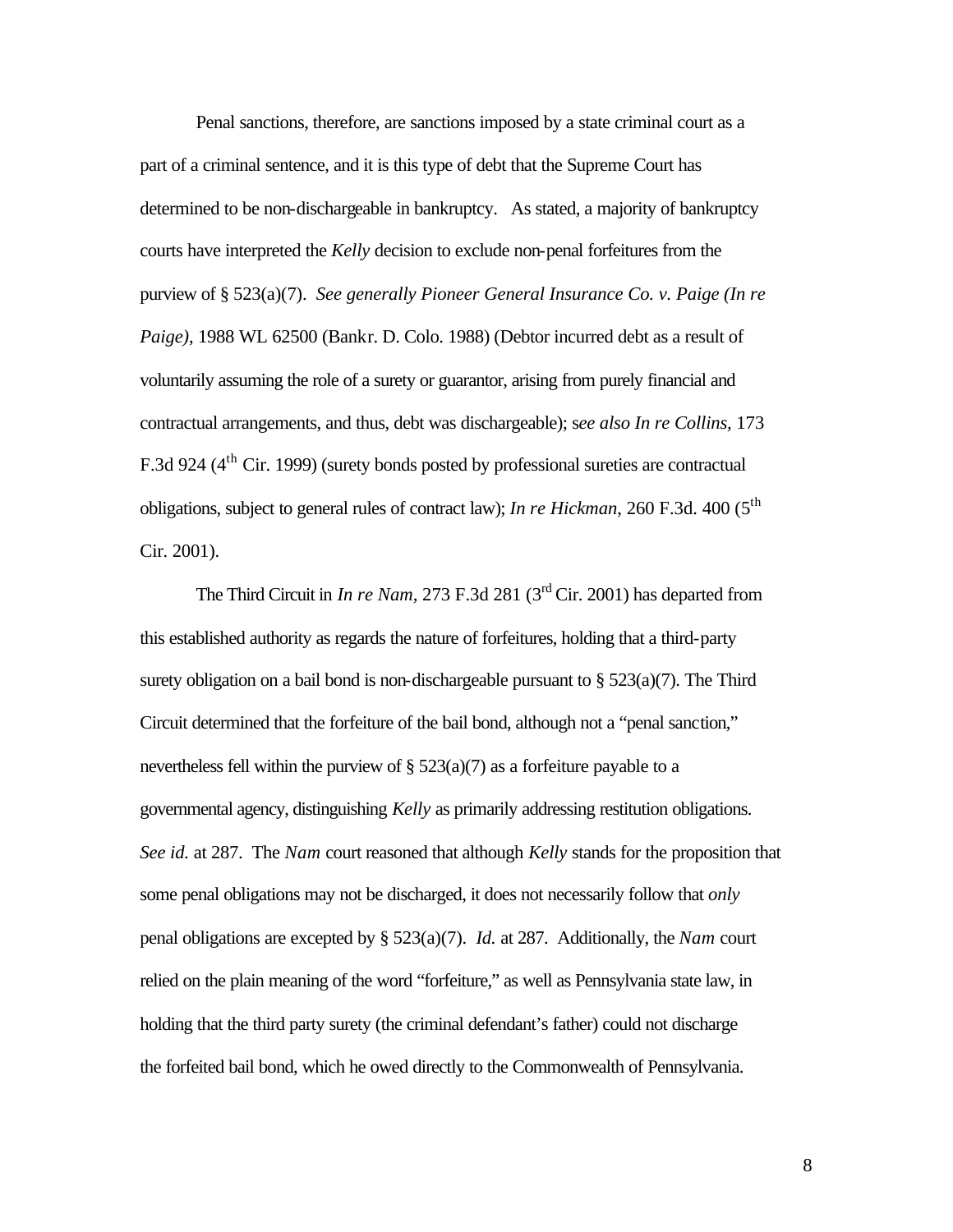The Third Circuit recently extended the holding in *Nam* to apply to commercial bail bondspersons, finding that judgments held by the State of New Jersey against a commercial bail bondsman, which arose from the failure of criminal defendants to appear in court and the bondsman's nonperformance of his duty to produce those defendants, were "forfeitures" excepted from discharge in the bondsman's Chapter 7 proceeding. *See Dobrek v. Phelan*, 419 F.3d 259, 263 (3rd Cir. 2005). The Third Circuit reiterated its position that the plain meaning of the word forfeitures encompassed any "deprivation of a right in consequence of the nonperformance of some obligation or condition," which would include contractual obligations owed to the state by professional bail sureties. *Id.*  at 286.

If this Court were in this case to apply the analysis established by the Fourth and Fifth circuits in interpreting the *Kelly* decision, there would be no doubt that the debt owed by Defendant to Plaintiff under these circumstances is contractual, rather than penal, in nature. *See County of Berks v. Damore (In re Damore)*, 195 B.R. 40, 42 (Bankr. E.D. Pa. 1996) (where the debtor is not the defendant who failed to appear in the underlying criminal proceeding, but rather a surety on a forfeited bail bond who had no penal sanctions against him, the debtor's obligation on the bail bond is contractual, rather than penal and does not fall within the purview of  $\S 523(a)(7)$ . An agreement between the parties created Defendant's obligation to Plaintiff, not a criminal statute. Plaintiff required Debtor to execute an indemnity agreement as a condition of Plaintiff posting a bail bond on Mr. Lopes' behalf. The Affidavit of Confession of Judgment plainly states that the indemnity agreement was executed in return for the Plaintiff's posting a bail bond in New York County Supreme Court. *See* Exhibit "A" to the Complaint. The debt at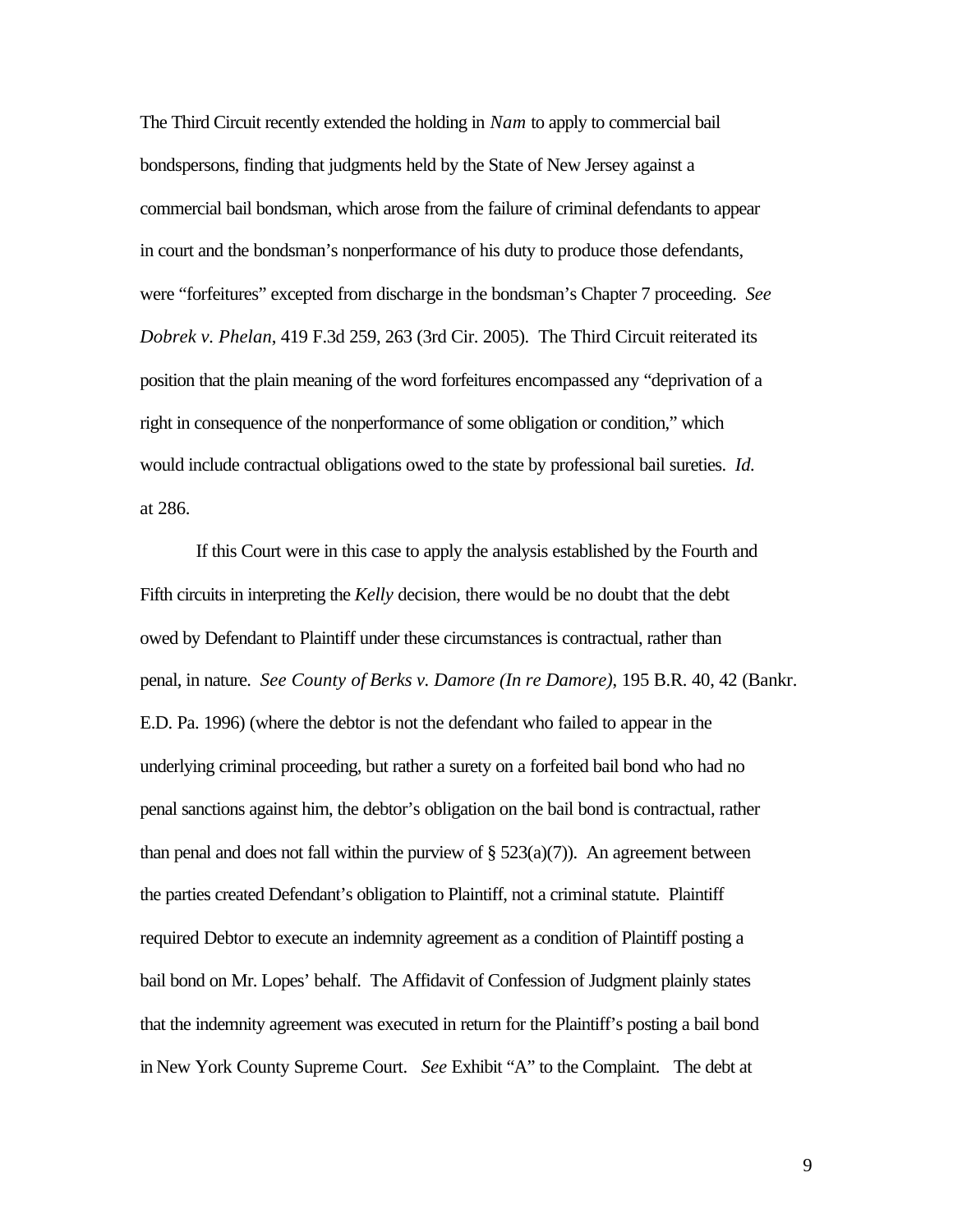issue therefore arises from a contractual relationship between Debtor and Plaintiff, and is not in the nature of a penal sanction leveled against Debtor in connection with New York's criminal laws. Under the analysis set fort in *Collins* and *Hickman,* then, Debtor would be entitled to discharge the debt owed to Plaintiff.

 The Court does not need to apply the analysis set forth in the *Nam* case because the Court finds that the debt does not fall within the ambit of  $\S 523(a)(7)$  despite its characterization *vel non* as a forfeiture – the debt is compensation for Plaintiff's pecuniary loss pursuant to a contractual relationship between Debtor and Empire Bonding, a private, corporate (as distinguished from a governmental) entity. This case is factually distinguishable from *Nam* and *Dobrek* in that the plaintiff bail bondsperson seeks a determination of non-dischargeability against an individual debtor who agreed to indemnify the private bail bondsperson. In both *Nam* and *Dobrek*, the money owed pursuant to the forfeited bail bonds was payable by the bankruptcy debtor's directly to the Commonwealth of Pennsylvania and New Jersey, which are unquestionably governmental agencies of the kind referred to in §  $523(a)(7)$ . The Court need not weigh in on the disagreement among the circuit courts on the nuances of penal sanctions versus forfeitures generally as it is unnecessary to the ultimate resolution of this issue, in that Plaintiff is not a governmental agency, and is seeking reimbursement for money paid, two factors which prevent Plaintiff from seeking a determination of non-dischargeability pursuant to 11 U.S.C.  $\S$  523(a)(7).

#### The Obligation Owed to Empire is for Purely Pecuniary Loss

It appears that the debt Plaintiff asks the Court to declare non-dischargeable is compensation for monetary loss suffered by Plaintiff when Plaintiff was required to pay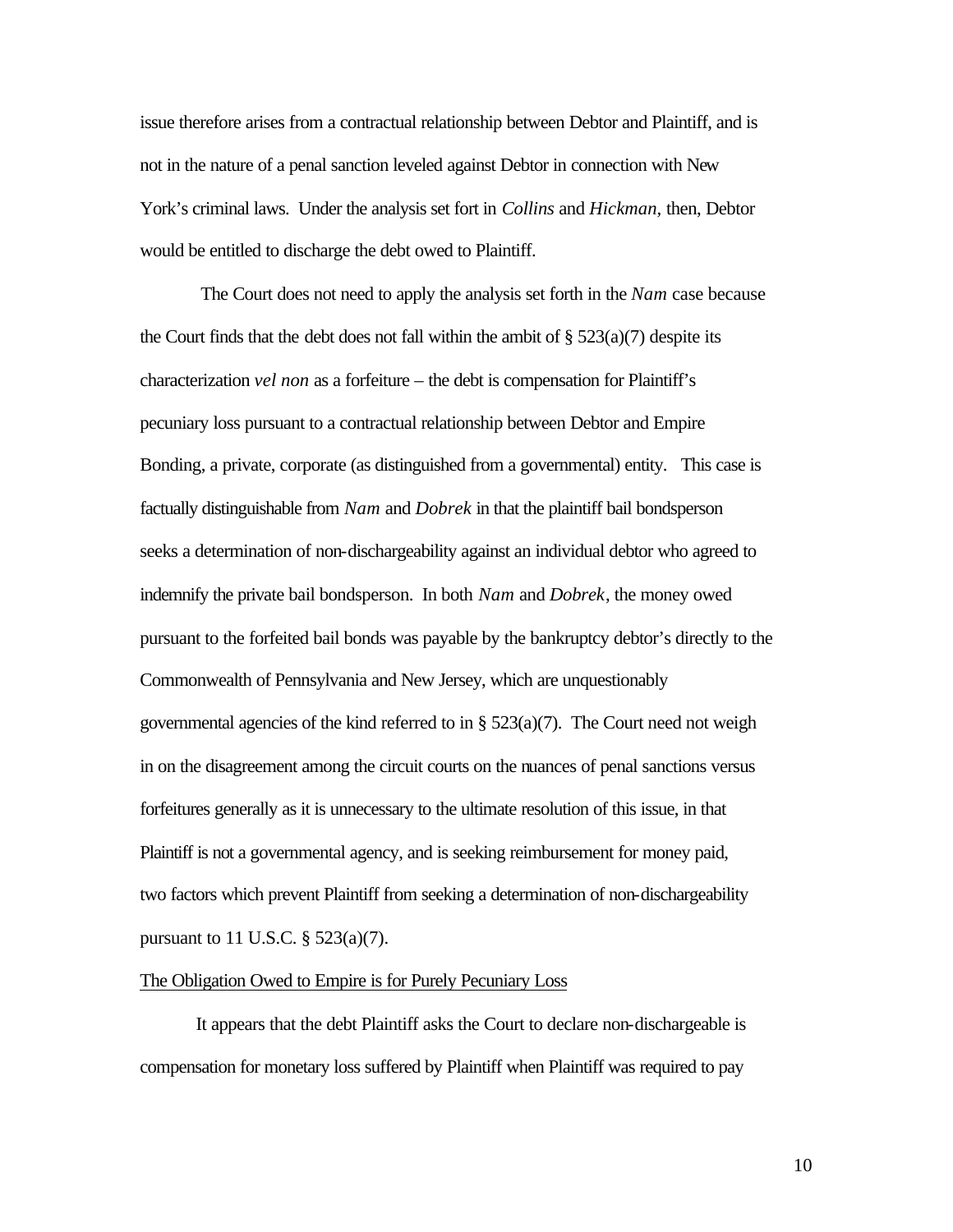New York County on the forfeited bail bond. "Pecuniary loss" is defined as "A loss of

money or of something having monetary value." Black's Law Dictionary, 964 (8<sup>th</sup> Ed.

#### 2004). The indemnity agreement provides at paragraph 2:

THAT THE UNDERSIGNED WILL AT ALL TIMES INDEMNIFY AND SAVE SURETY OR ITS AGENT , HARMLES FROM AND AGAINST EVERY AND ALL CLAIMS, DEMANDS, LIABILITY, COST CHARGE, COUNSEL FEE, EXPENSE, SUIT ORDER, JUDGMENT OR ADJUDICATION WHATSOEVER WHICH THE SAID SURETY OR ITS AGENTSHALL OR MAY FOR ANY CAUSE AT ANY TIME SUSTAIN OR INCUR BY REASON OR IN CONSEQUENCE OF THE SAID SURTEY HAVING EXECUTED SAID BOND OR UNDERTAKING. WILL UPON DEMAND PLACE THE SAID SURETY OR ITS AGENT IN FUNDS TO MEET EVERY CLAIM, DEMAND, LIABILITY, COST, CHARGE, COUNSEL FEE, EXPENSE, SUIT,ORDER, JUDGMENT OR ADJUDICATION AGAINST IT BY REASON OF SUCH SURETYSHIP, AND BEFORE IT OR ITS AGENT SHALL BE REQUIRED TO PAY SAME.

Emphasis supplied.

The plain language of the indemnity agreement indicates that Debtor's obligation to Plaintiff is monetary in nature. The debt sought to be declared non-dischargeable by Plaintiff compensates Empire for purely pecuniary loss; that is, the money paid to New York County for Mr. Lopes' forfeited bail bond. The Court cannot see that the obligation owed on this bail bond "is rooted in the traditional responsibility of a state to protect its citizens by enforcing its criminal statutes and to rehabilitate an offender…" *Kelly, supra*, at 52, or some other sort of non-pecuniary loss that may be suffered by Plaintiff. Plaintiff provided its bond to New York County that it would produce Mr. Lopes for trial or pay Mr. Lopes' bail. In return for Plaintiff's performance as bail bondsperson, Defendant executed the indemnity agreement at Plaintiff's behest to ensure that Plaintiff had a contractual right to repayment from Debtor in the event of Mr. Lopes' non-appearance.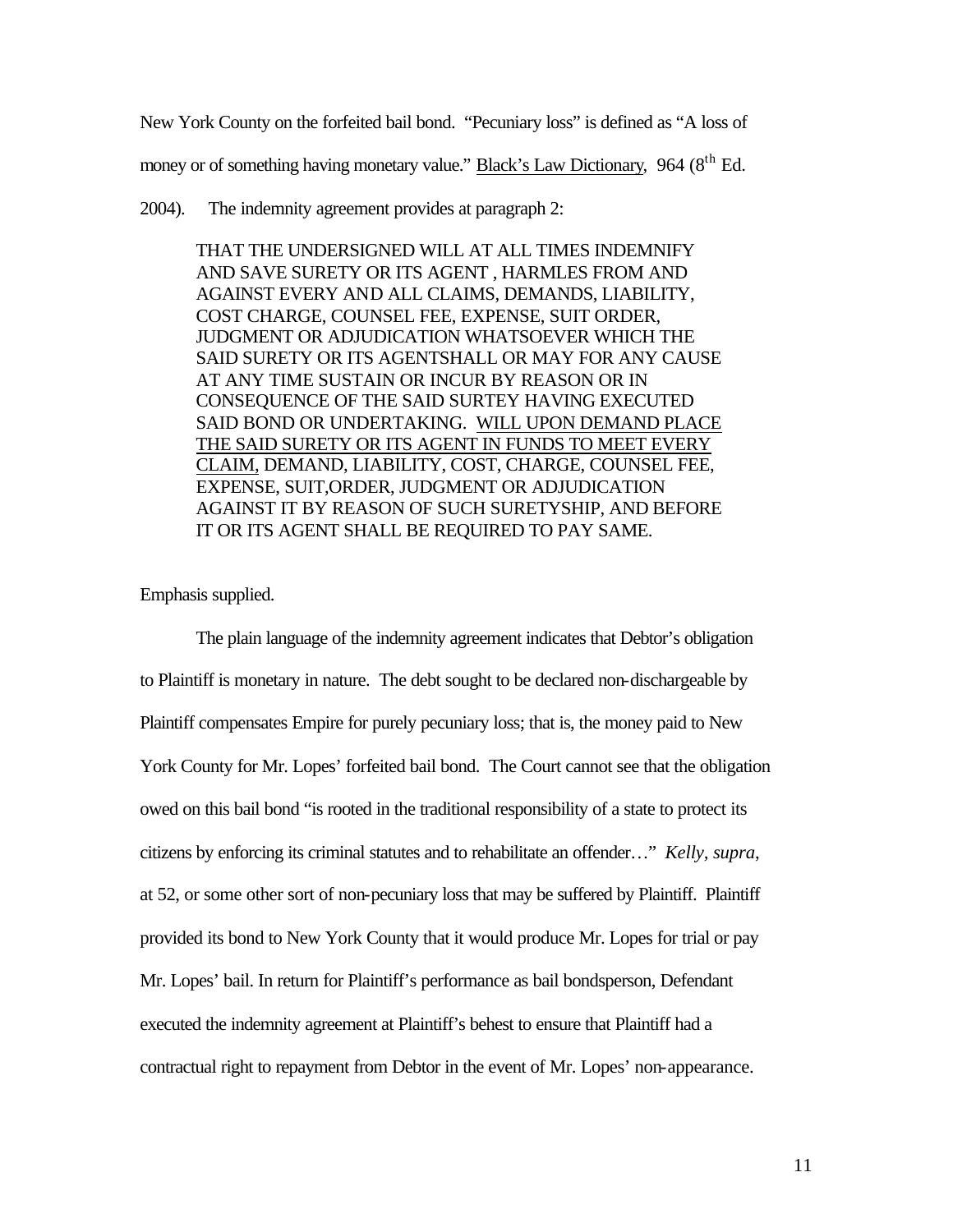Plaintiff now seeks reimbursement from Debtor in reliance on the indemnity agreement. This is a purely pecuniary recovery, and does not have its foundation in any intangible, non-monetary interest of Plaintiff. Plaintiff is a private enterprise whose interest in recovery of these funds is purely financial. Plaintiff is no different than any other creditor of the Debtor in this regard.

#### Empire Bonding is Not a Governmental Agency

Additionally, Empire Bonding has described itself to this Court as a private corporation organized under the laws of the State of New York. *See* Complaint, case number 04-9044, paragraph 1. Plaintiff is not a governmental agency, and the fact that it ultimately paid funds to a governmental agency when Mr. Lopes fled the jurisdiction does not alter Plaintiff's status as private corporate entity. The case cited by Plaintiff in support of its claim for non-dischargeability, *In re Nam*, 273 F.3d 281 ( $3<sup>rd</sup>$  Cir. 2001), is inapposite to the situation that exists herein. In *Nam*, debtor had agreed to serve as surety for his son's bail bond. Bail was set at \$1 million, conditioned on a 10% cash payment by the surety (debtor) and an agreement by the debtor and the surety to assume legal responsibility for paying the full amount of the bail directly to the Commonwealth of Pennsylvania. Debtor's son ultimately did not appear in court and the bail bond was forfeited. The Court notes that the *Nam* case is factually dissimilar from the instant case in that the bail bond was issued by the Commonwealth of Pennsylvania directly, not by a third-party private bail bond agency. Thus in the circumstances that were presented to the *Nam* court, the bail bond was forfeited by debtor (as obligor) directly in favor of a governmental agency, with no professional bondsperson as intermediary. Plaintiff has not provided this Court with a citation to a single case in which a privately owned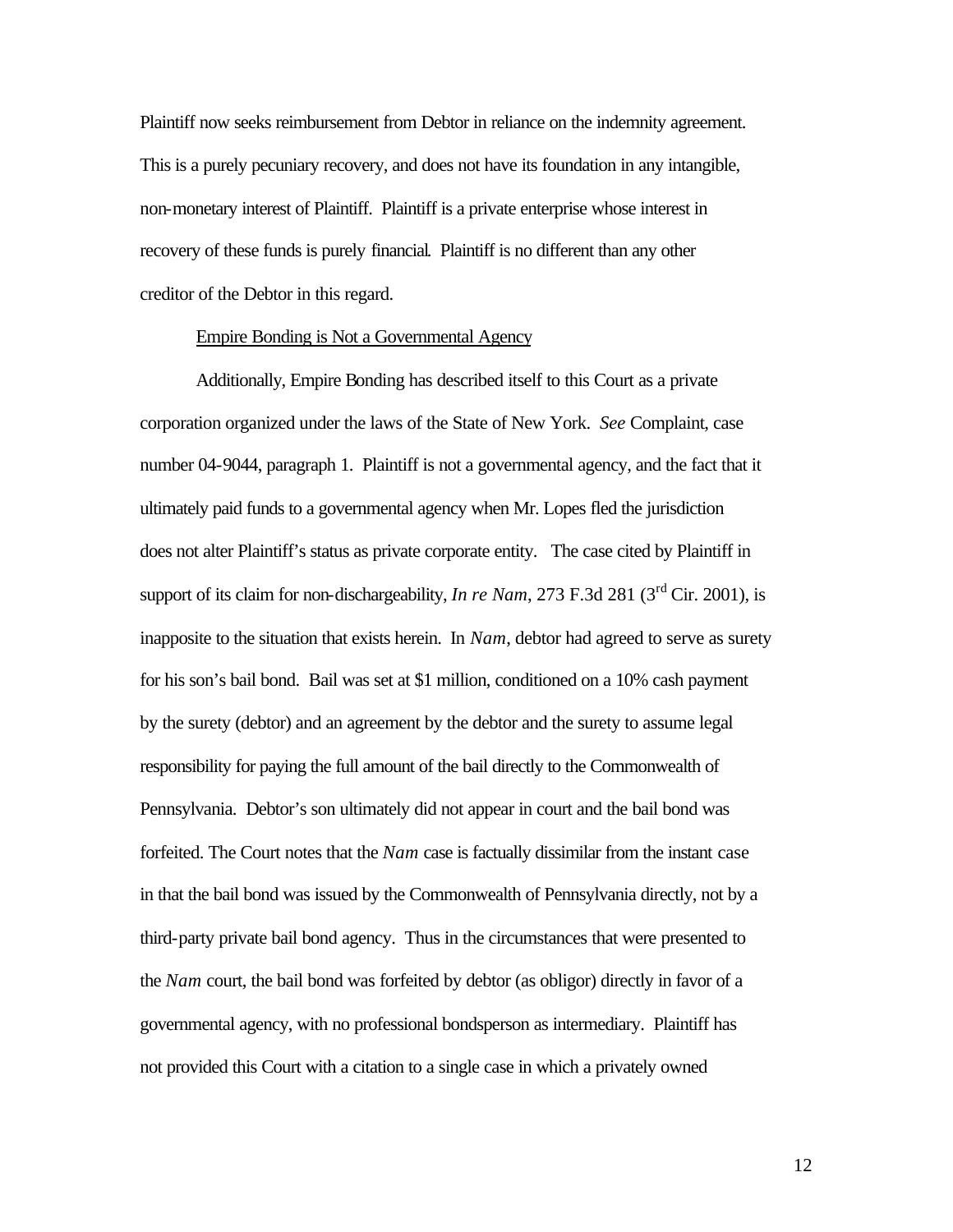corporate bail bond surety has been permitted to bring an action pursuant to 11 U.S.C. § 523(a)(7) directly against a non-principal debtor.

The cases the Court was able to find that were even remotely analogous to this situation involved non-dischargeability pursuant to 11 U.S.C.  $\S$  523(a)(1), involving the payment of taxes by a surety. In those circumstances, the debtor owed a debt directly to the state authority for the unpaid taxes and the surety was able to assert a cause of action on a subrogation theory. *See Hartford Cas. Ins. Co.*, 926 F.2d 501 (5<sup>th</sup> Cir. 1991). Subrogation is defined as "the substitution of one party for another whose debt the party pays, entitling the party to the rights, remedies, or securities that would otherwise belong to the debtor." Black's Law Dictionary 1467 ( $8<sup>th</sup>$  ed. 2004). As Debtor had no direct liability to New York County in this case (Debtor is neither the bail bondsperson nor the criminal defendant), Plaintiff can not claim that it stands in the shoes of New York County as subrogee of New York State for dischargeability purposes; as the Confession Affidavit indicates, "the defendant has executed an indemnity agreement with the plaintiff in return for **the plaintiff posting a bail bond in the Supreme Court of New** 

York County..." Under the New York Criminal Procedure Law § 500.10, a criminal defendant is known as a "principal," but may also be an "obligor," that is, the person who executes a bail bond on behalf of the principal. A "surety" is an obligor who is not a principal. In this case, Empire is the surety, and Mr. Lopes is the principal. When Mr. Lopes absconded, New York County could not seek payment from Debtor – she was not the surety, or the obligor, or the principal. Rather, New York County's only recourse was against Plaintiff, who posted the bail bond. *See* New York Criminal Procedure Law § 540.10(3), which states, *inter alia*, that upon forfeiture of a bail bond, a judgment may be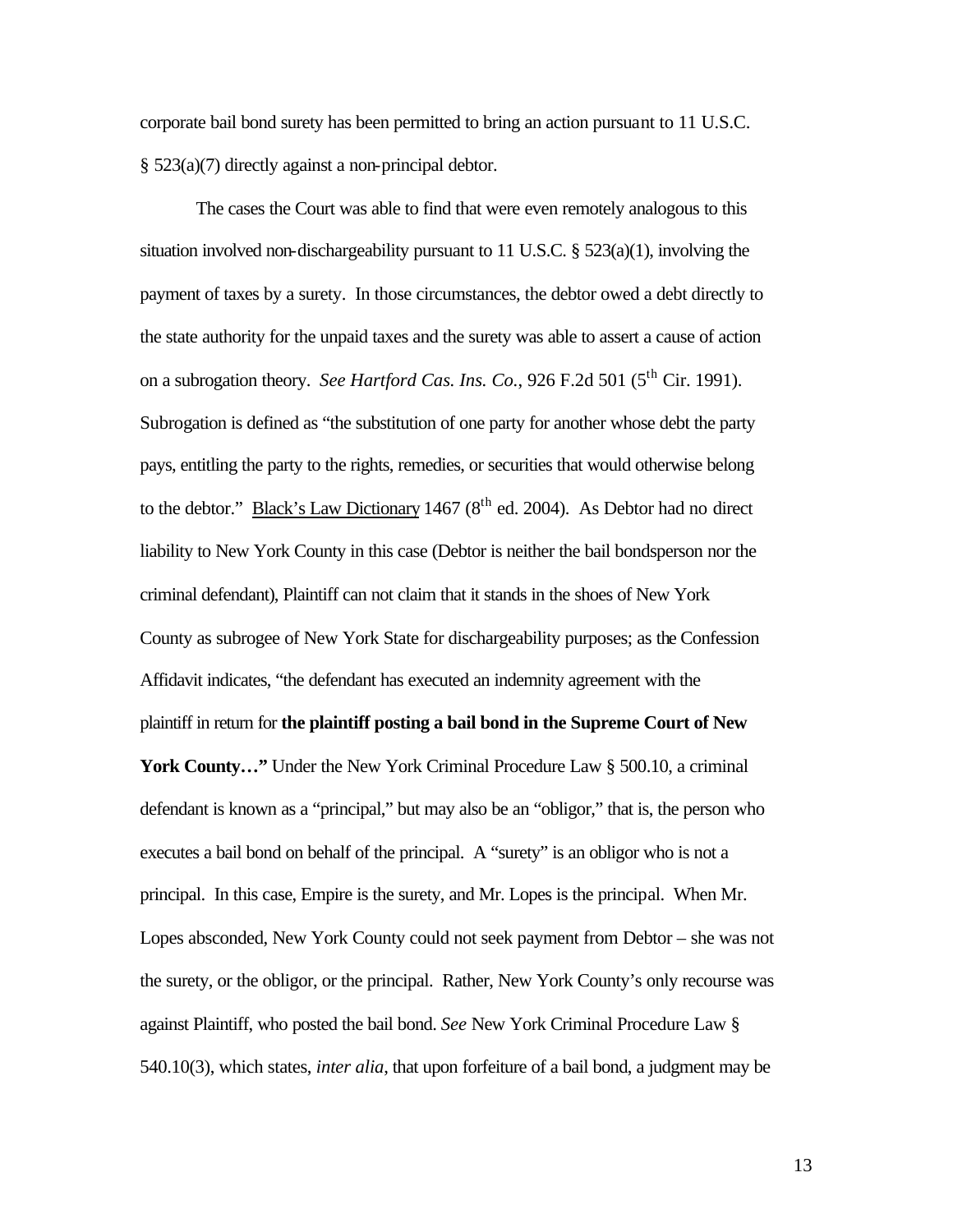entered against the obligor. The indemnity agreement between Debtor and Plaintiff was separate from Plaintiff's obligation to make payment to New York County, and thus, does not implicate 11 U.S.C. § 523(a)(7), even by association. *Cf. Van Deusen v. New York*, 470 N.Y.S.2d 770 (N.Y. App. Div. 1983) (obligation to produce defendant for trial runs from the obligor, defined to include a surety as well as a defendant, to the People, and a person who is not a surety, but who stands merely as an indemnitor, has no standing to seek bail remission).

The *Nam* court was careful to mention that public policy concerns of sufficient magnitude existed to motivate its meticulous efforts to distinguish the admittedly meager authority on the proper application of  $\S$  523(a)(7). The Third Circuit opined that the public policy concerns addressed in the *Nam* case were not implicated in circumstances where professional bail bond agencies acted as sureties, as the professional bondsperson was compensated in advance through fees for the risk that a defendant will flee, and this risk is an anticipated cost of doing business. *See Nam, supra*, at 294 footnote 9. In considering Plaintiff's public policy concerns, i.e. that third party relatives of accused criminals will post bond for the criminal defendants, secure in the knowledge that a subsequent bankruptcy will expunge the debt, the Court is confident that the nondischargeability provisions of 11 U.S.C. § 523(a)(2) adequately protect professional bail bond surety corporations from dishonest debtors. Although Congress intended, by enacting § 523(a)(7), to codify the longstanding exception to a bankruptcy discharge for criminal sentences, and to preserve for the states the right to formulate and enforce penal sanctions, *see Kelly, supra*, at 46, 47, Congress did not have the same interest in providing heightened protections to private bail bond agencies, which, the Court now